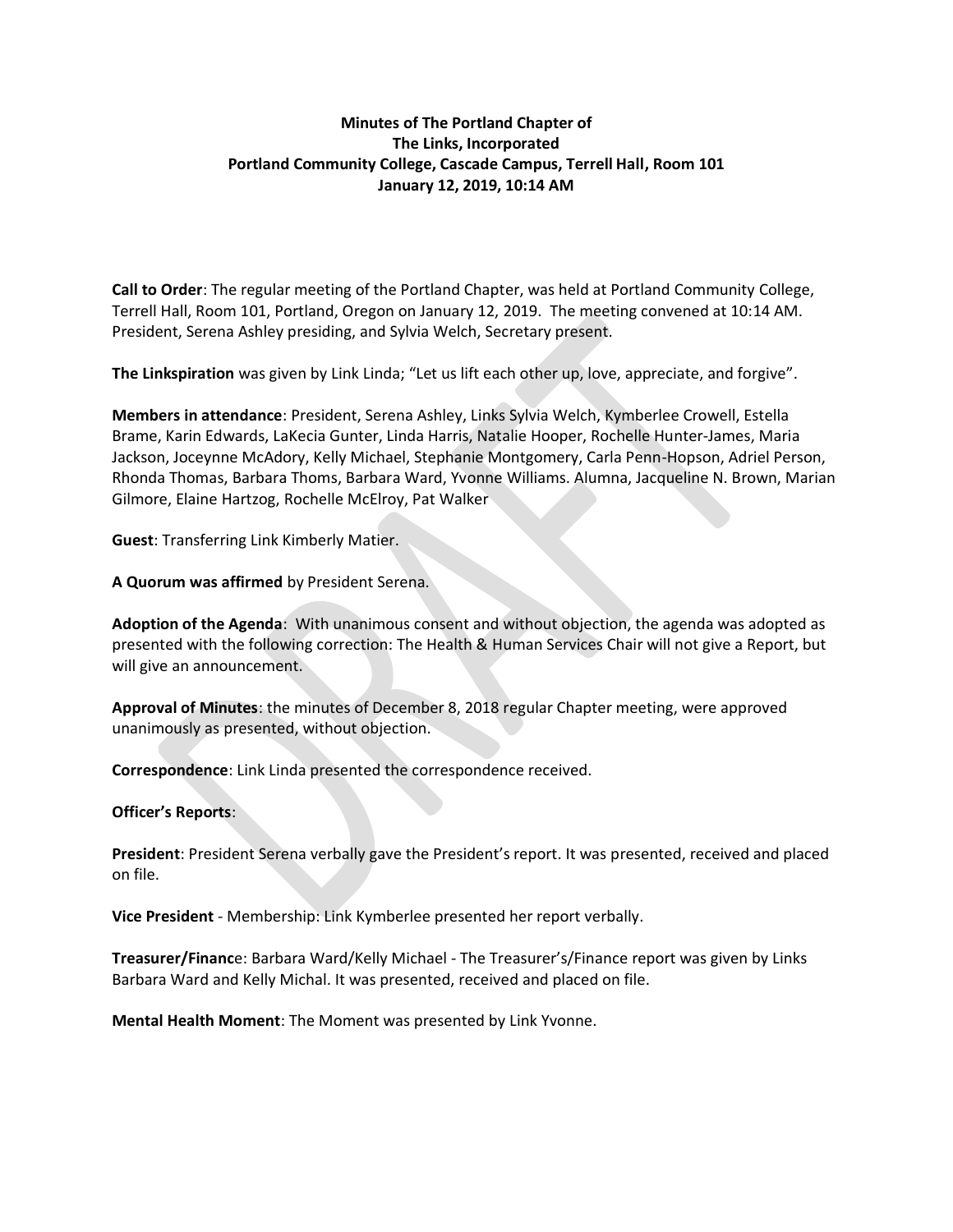## **Board and Committee Reports**:

**Executive Board** – The Report/minutes of the January 2, 2019 Executive Board meeting given by Link Sylvia was received, approved unanimously and placed on file without objection.

**Fundraising Committee Report** – was presented by Links Kymberlee, Kelly, Carla, and Rhonda.

**Guest speaker**: Lisa Austin, owner of "Event Savvy".

**Services-to-Youth** – Link Natalie presented the report.

**Facilities** – Link Linda presented a report. Meeting venue changed to Edgewater Golf and Country Club.

**Constitution & Bylaws** – Link Stephanie presented her report.

### **Unfinished Business** –

### **\*Motions**

| -Voting for the 2019 - 2020 Proposed Budget - |  |  |  |
|-----------------------------------------------|--|--|--|
|                                               |  |  |  |

 **Motion: It was moved by Link Sylvia and seconded to accept the Proposed 2019 – 2020 Budget.**

 **Yays 18 Nays 0 Motion adopted**

--------------------------------------------------------------------------------------------------------------------------------------

**-Recommendation for meeting Venue**

 **Motion: It was moved by Link Barbara Ward to have our meetings at The Edgewater Golf and Country Club through 2019/2020 fiscal year.**

 **Yays 16 Nays 2 Motion adopted** ------------------------------------------------------------------------------------------------------------------------------------------

**-Recommendation and voting on 2019 Gala price** 

**Motion: It was moved by Link Jocelynne and seconded that Gala ticket prices be \$100 per person.**

**Yays 18 Nays 0 Motion adopted**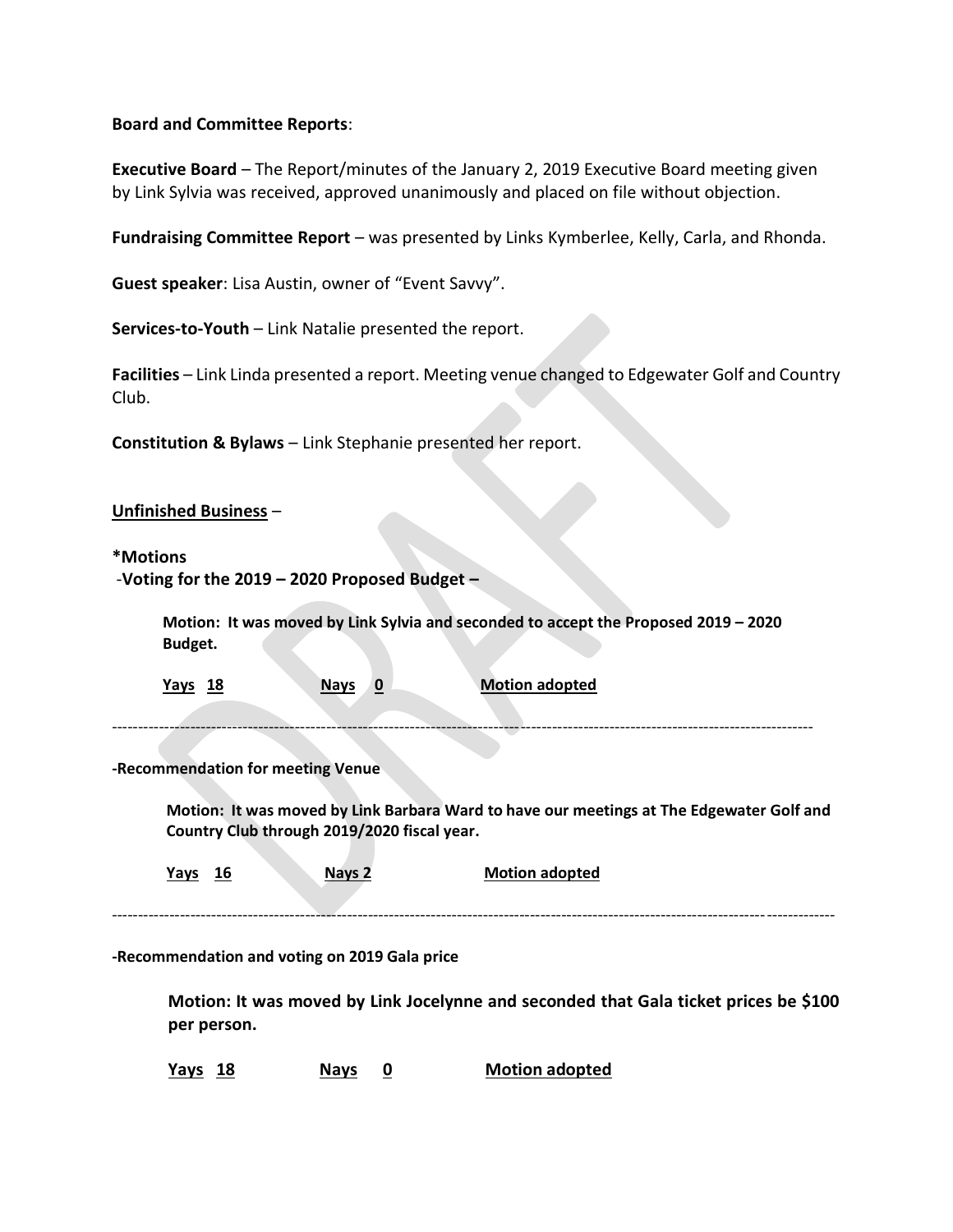-------------------------------------------------------------------------------------------------------------------------------

-**Recommendation and voting on Minimum sales**

**Motion: It was moved by Link Jocelynne and seconded that instead of assessing each member for 10 tickets, if the membership sells 250 one hundred dollar tickets, no one will be assessed. If 250 tickets are not sold, the members will be assessed for the shortfall divided by the number of active members.** 

|                                                                                                                                                                                                                                                                                                                            | Yays 18        |  | <b>Nays</b> | 0 | <b>Motion adopted</b> |  |  |  |
|----------------------------------------------------------------------------------------------------------------------------------------------------------------------------------------------------------------------------------------------------------------------------------------------------------------------------|----------------|--|-------------|---|-----------------------|--|--|--|
|                                                                                                                                                                                                                                                                                                                            | New Business - |  |             |   |                       |  |  |  |
| *Motions                                                                                                                                                                                                                                                                                                                   |                |  |             |   |                       |  |  |  |
| -Recommendation and voting on Area Conference Assessment                                                                                                                                                                                                                                                                   |                |  |             |   |                       |  |  |  |
| Motion: It was moved by Link Carla and seconded that there be an \$1,000 assessment<br>over a two-year period to host the 2021 Area Conference to include the NW Cluster.<br>Whatever money is left over will go to the Chapter to be distributed among paying<br>members.                                                 |                |  |             |   |                       |  |  |  |
|                                                                                                                                                                                                                                                                                                                            | <u>Yays 18</u> |  | <b>Nays</b> | 0 | Motion adopted        |  |  |  |
| -Recommendation and voting on New Member Area Conference Assessment<br>Motion: It was moved by Link Jocelynne and seconded that new members coming in in<br>2019 - 2021 not be included in the Area Conference assessment of paying members.<br><b>Motion adopted</b><br>Yays 16<br><b>Nays</b><br>$\overline{\mathbf{c}}$ |                |  |             |   |                       |  |  |  |
| -Recommendation and voting on the reinstatement of Cyreena Boston-Ashby                                                                                                                                                                                                                                                    |                |  |             |   |                       |  |  |  |
| Motion: It was moved by Link Sylvia and seconded to vote on Cyreena Boston-Ashby's<br>Reinstatement.                                                                                                                                                                                                                       |                |  |             |   |                       |  |  |  |

 **Yays 18 Nays 0 Motion adopted**